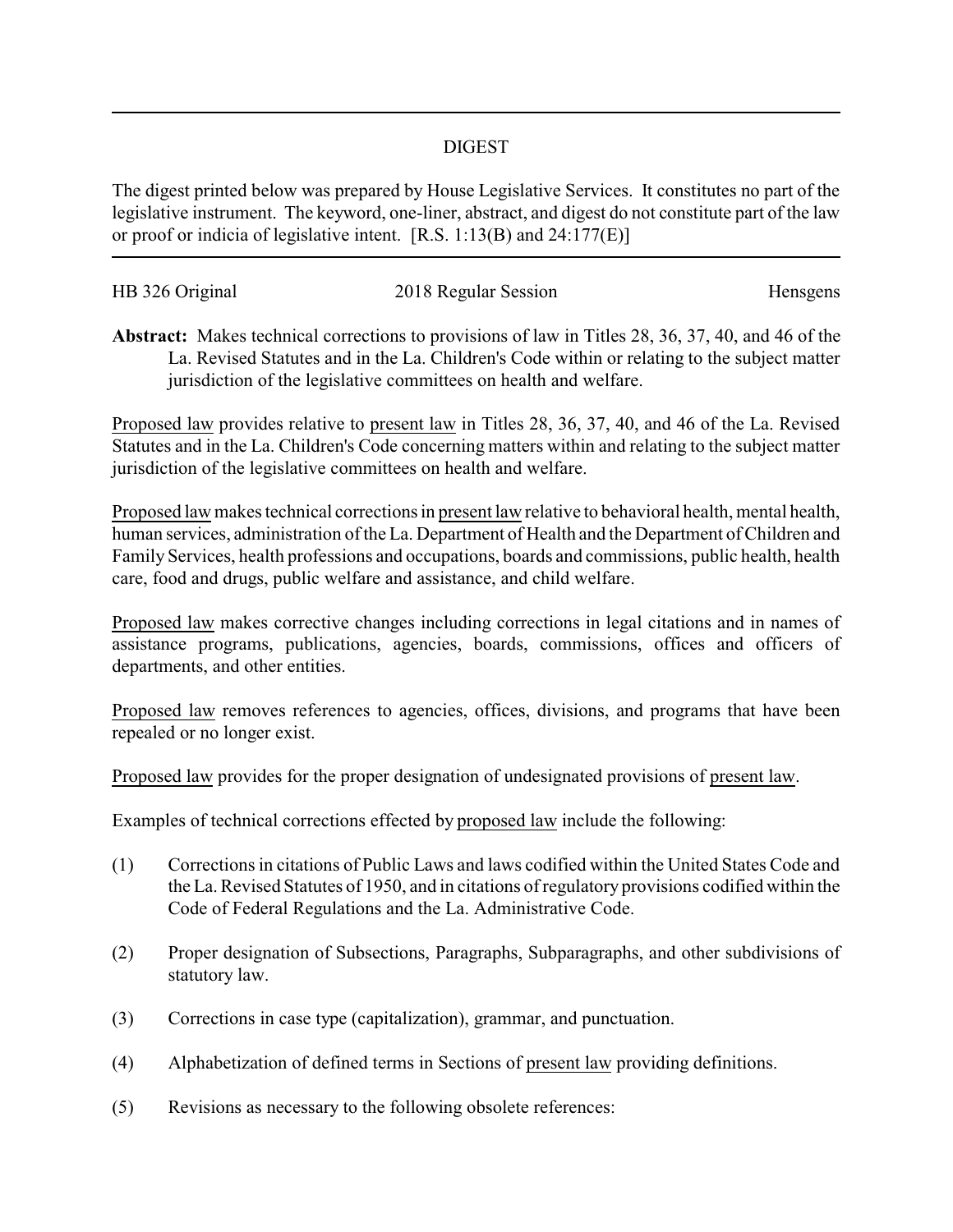- (a) The U.S. Department of Health, Education, and Welfare (now the U.S. Department of Health and Human Services).
- (b) The Health Care Financing Administration (now the Centers for Medicare and Medicaid Services).
- (c) The Food Stamp Program (now the Supplemental Nutrition Assistance Program).
- (d) The Aid to Families with Dependent Children program (now the Temporary Assistance for Needy Families program).
- (e) The La. Department of Health and Human Resources (now the La. Department of Health and the La. Department of Children and Family Services).
- (f) The La. Department of Social Services (now the La. Department of Children and Family Services).
- (g) The La. Department of Health and Hospitals (now the La. Department of Health, referred to hereafter as "LDH").
- (h) The office of family security, with respect to administration of the Medicaid program (now the LDH bureau of health services financing).
- (i) The office of health services and environmental quality (now the LDH office of public health).
- (j) The bureau of women (now the LDH bureau of family health).
- (k) The La. Board of Wholesale Drug Distributors (now the La. Board of Drug and Device Distributors).

(Amends R.S. 28:2(16)(intro. para.), 52(F), 53(B)(4)(intro. para.),(D),(G)(4) and (7)(a)(intro. para.) and (i), (I), (O), and (P)(1)(a), 53.2(C)(2) and (4) and (G)(1), 58, 63(A)(2) and (C), 69(A)(1) and (C)-(E), 70(D) and (E)(2)(b), 72(B), 98.2, 171(F), (G), and (K), 185(C), 206(C), 215.1, 215.2(3), 215.5(B)(7), 454.5(D)(2) and (3)(intro. para.) and (d), 469(C)(1)(a)(intro. para.), (i), and (ii), 470(E), 757, 772(D), 823(11), 911(6), 915(A)(2), and 932(B)(2),R.S. 36:254(A)(6)(b) and (10)(a)-(e), (B)(1) and (6),  $(D)(1)(a)(i)$ ,  $(E)(1)$ ,  $(F)(1)$ ,  $(H)(1)$ ,  $(I)(1)$ ,  $(J)(1)$ ,  $(K)(1)$ , and  $(L)$ , 254.1(A) and  $(C)(\text{intro.})$ para.) and (5), 254.3, 258(G)-(L), 259(E)(10), 474(B)(1) and (6), and 477(B)(1), R.S. 37:9, 21(B)(6), 751(A)(2), 757(B), 779(B), 781(E), 790, 796.1(A)(1), 846(A)(3)(a)(iv), 883(C), 930(A), (B)(1) and (3)-(5), (D), and (E), 1033(A)(3) and (C), 1048(4), (5)(a), (8), (9), and (12), 1056, 1103(11) and (12), 1164(3), (7), (10), (13)(a), (16), (29), (30), (43), (46), (57), and (58), 1182(A)(13), (17), and (18) and (B)(1) and (6), 1226.1(B), 1226.2(D)(1), 1277(A)(3), 1281(A)(1)(a), (3)(a)(ii) and (c), and (5), 1307(1), (7), and (8), 1340(intro. para.), 1543(A)(3)(b)(ii) and (5), 1721, 1731(A)(2)(a) and (d), 1732.1, 1742.1(G)(intro. para.) and (5), 1743(C), 1743.1(E), 1744(A), (B), and (C)(2), 1745(A), (B), and (C)(3), the heading of Part VIII of Chapter 20 of Title 37 of the La. Revised Statutes of 1950,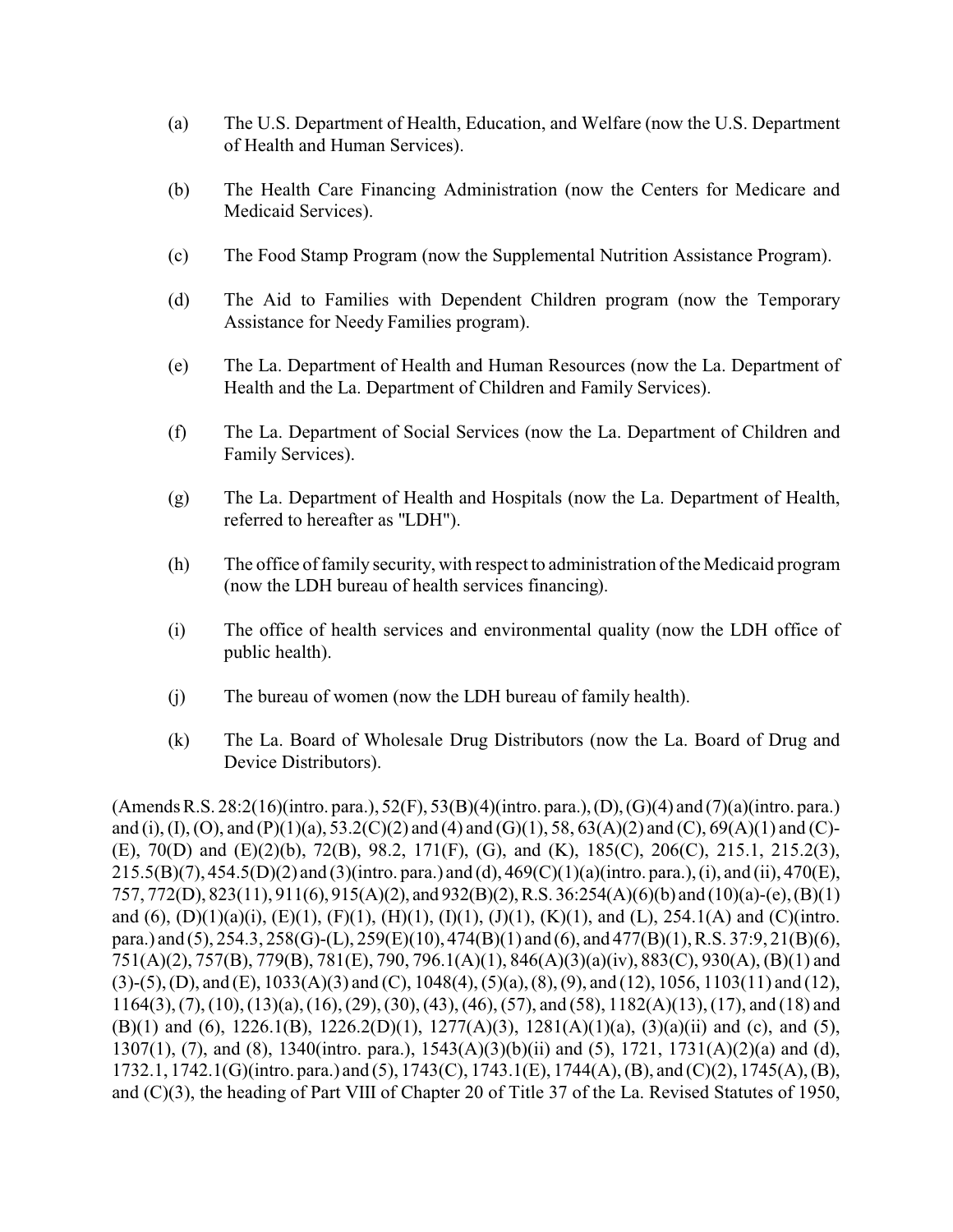R.S. 37:1746, 1747, 2111, 2114, 2351, 2352(2), 2354(A), 2356.2(A)(6) and (B), 2371(1), 2404(C), 2442(2), (4), and (6)(intro. para.), (c)-(e), (j), (k), (m), (n), (r), (u), and (v), 2443, 2446, 2458, 2459, 2465(D)(intro. para.) and (1), 2503(Section heading), 2504(A)(1) and (5), 2802(C), 2816(A)(2), (4), (6), (8), (13), and (15), (B), and (F)(2), 2819(Section heading), 2950(B) and (D)(1)(a)(viii), 3014, 3214(1), 3241(intro. para.) and (1), 3258(C), 3302(4)(b)(i) and (iv), 3309.1(A), 3386.1(intro. para.)(1), (2), (6), (7), (9), (11), (12), and (16), 3387(A), (C), (D), and (E)(2) and (6), 3387.1(A), (C), (D), and (E)(6), 3387.2(A), (C), (D), and (E)(5), 3387.3(A), (C), (D), and (E)(1), 3387.4(C), (D), and (E)(1), 3387.5(D), (E), and (F), 3387.6(B) through (G), 3387.10(D)(5) and (7), 3387.11(D)(5) and (7), 3387.12(D)(5) and (7), 3387.13(D), 3387.14(A), 3388.4(A)(7), (10), and (11), 3389(A) and (E), 3390(B) and (D), 3390.2, 3390.3(A)(11) and (13), (B)(4), and (D), 3428(B), and 3703(B)(7), R.S. 40:1, 3, 3.1(D), 4(A)(1)(a), (2)(b)(i) and (c)(i) and (vii), (3)(a), (6), (8)(a), and (9)-(13) and (B)(3)(b) and (c), (4), and (5), 4.3, 4.6, 4.10(C)(2)(intro. para.), (3)-(5), and (7), 5.3(E), 5.9(A)(7), 7, 9, 13, 18, 23, 24, 31.1, 31.3(B)(2) and (4), 31.32(E)(2), 31.36(D), 41(E), 64(9) and (10), 600.34(C), 608.1(B), 625(A) and (B), 634, 641, 671, 682, 700.1, 700.5(C), 700.6, 700.7(A) and (E), 700.8, 700.9, 700.10(A), 700.12(A), 701(intro. para.), 701.1(A) and (D), 701.2-701.4, 781(3), 824, 853, 940.51(A), 952(C) and (D), 953, 962(B), (C)(intro. para.) and (8), and (D)-(H), 962.1(A) and (B)(intro. para.), 962.1.1(A)(2), 963(intro. para.), 964(Schedule III)(F)(1) and (Schedule V)(E)(3)(b) and (4), 965, 968(A)(intro. para.), 969(A)(intro. para.), 970(A)(intro. para.), 971.1(B), 972(A) and (B)(intro. para.), 973(A), (B)(1) and (2), (C), (E), (F), and (G)(1) and (2)(a), 974(A)(intro. para.) and (C),  $975(A)$ -(E) and (G)(1) and (3),  $976$ ,  $976.1(H)$ ,  $978(F)(1)$ (intro. para.) and (d) and (H)(2)(b), 978.1(A)(1)(c), 978.3(B), 980, 982, 984(intro. para.), 986(A)(1), (3), and (4) and (B)(intro. para.), (1), (2), (3)(intro. para.) and (b), (4), and (5)(intro. para.), (a), and (b), 987, 988(A)(intro. para.), (B), and (C), 989.1(F), 989.2(F), 990, 992(A)(intro. para.),(B)(intro. para.), and (C)-(E), 993(A), (B), and (D), 995, 996.1(M), 996.3(C), 1003(12) and (14), 1005(Section heading), 1006(E), 1007(B) and (I)(intro. para.), 1046(F), 1049.7(Section heading), 1058, 1071.1(intro. para.), 1079.1(D), 1087.1(A) and (B)(2)(intro. para.) and (3), 1089.2(1), 1089.3(C)(2)(b), 1089.4(A)(3), (B), and (C), 1105.3(3), 1105.6(E), 1105.8(F), 1105.8.1(B)(1) and (F)(3), 1107.1(1), 1111.3(B)(5), (C)(3), and (F), 1117.1(B), 1121.11, 1135.13(D)(3) and (I), 1155.6(D), 1157.3(A) and (B), 1165.1(C)(2), 1165.3(B), 1171.2, the heading of Subpart C of Part IV of Subchapter A of Chapter 5-D of the La. Revised Statutes of 1950, R.S. 40:1173.2(1)(a), 1173.3(3) and (8), 1173.4(B), 1173.5(A)-(C), 1173.6(B) and (E), 1183.2(A)(1) and (5), 1183.4(A)(1), 1189.2(A)(1), 1203.1(3)(o) and (5), 1211.4(B)(2), 1217.16, 1219.2(1) and (3), 1219.3(A) and (B), 1219.4(A)(intro. para.), 1221.2(2), 1226.1(2)(c), 1231.5(E)(1)(c), 1237.1(J), the heading of Subpart B of Part I of Chapter 5-E of the La. Revised Statutes of 1950, R.S. 40:1243.1(A), 1243.3(A), 1253.3(A)(9), 1261(A)(1)(k) and (3), 1261.1(B), 1271.1(B), 1277.1-1281.1, 1285.3, 1285.4(A)(1), 1285.7(D), 1287.1, 1291.3(7) and (9), 1291.23(A)(1) and (B)(1), 1300.21, 1356(A), 1732(1), 2009.1(D), 2009.2(2), (3)(b)-(d) and (f), and (7), 2009.6(A)(1)-(3) and (B)(1)-(3), 2009.12, 2009.18, 2009.21(Section heading), 2017.9, 2102,  $2109(B)(1)(a)$  and (c)(ii) and (2)-(6), (C), and (D),  $2116(D)(1)(c)$ ,  $2116.32(B)$ ,  $2116.34(B)$ , 2117.5(B) and (C), 2120.4(B)(9) and (10)(a), 2120.5(E), 2120.44(B)(9), 2120.45(D), 2144(A), (C), (F)(2)(intro. para.), (G), and (H)(1), (2)(b)(iii), and (3), 2154(A)(6), (12), and (13), 2175.14(E), 2179(D), 2180.11, 2189, 2193.4(9), 2194.2(4)-(6), 2195.1(A)(8), (9), and (11) and (C), 2195.2(A)(1), (2), (4), and (5), 2196.1(4), 2197(A) and (D)-(G), 2199(A)(1) and (5) and (F)(2), 2199.1(A)(intro. para.), 2202(3) and (5)(a) and (e)(i), 2203(C), 2223, 2243, 2253, 2353, 2404(5), 2477, 2481, 2530.4(B)(intro. para.) and (3), and 2845(A)(6) and (C), R.S. 46:3, 6, 9(B) and (C), 52.1(F)(3)(b), 56(A), (B)(1), (F)(4)(b), and (J), 59, 61(A)(1) and (3) and (C), 107(A)(1), (B), and (D),